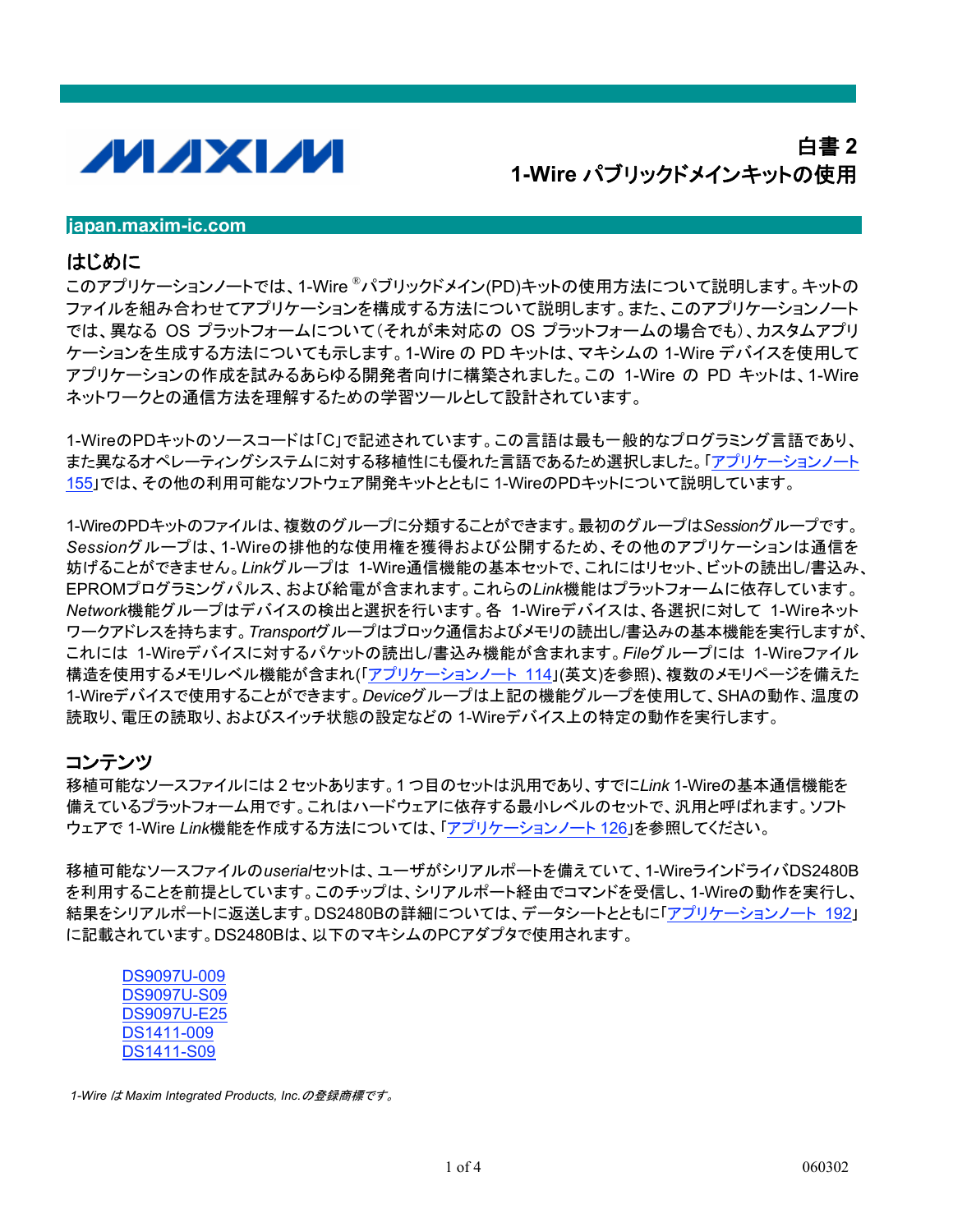図1は、キットを最大限に利用する方法を決定する手順のフローチャートです。

1-Wire の PD キットの活用フローチャート 図 1

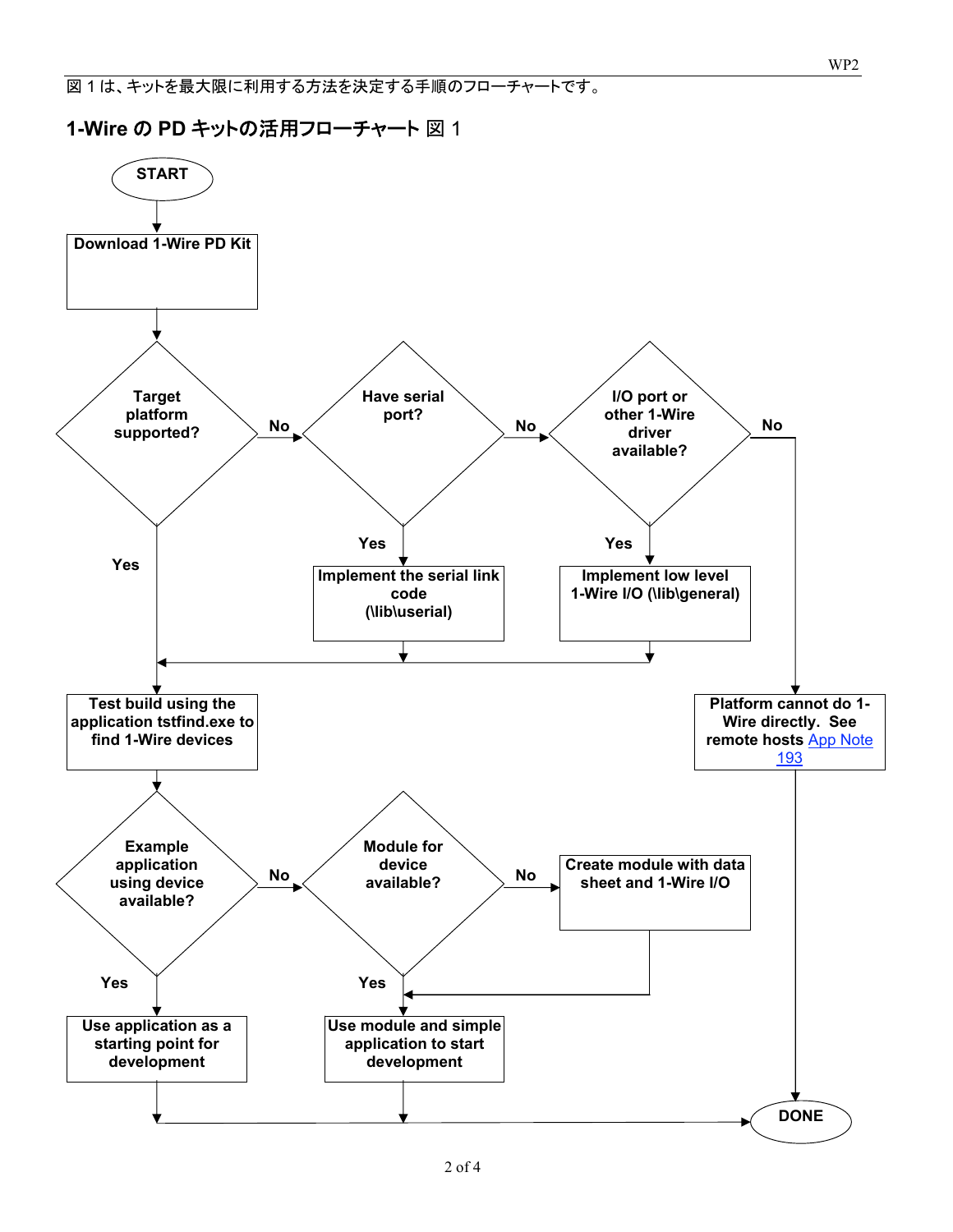#### アプリケーションの作成方法

キットのファイルは複数のサブディレクトリにまとめられています。「\apps」ディレクトリにあるファイルは、「\common」 ディレクトリにあるファイルとともに使用してポートまたはプラットフォームのアプリケーションのベースを形成すること ができます。「lib\general」および「lib\userial」にあるファイルは、前述した移植可能なソースファイルの 2 セットです。 アプリケーションをまとめた最後の部分は Link ファイルで、「\lib\userial\link」または「\lib\general\link」のいずれかに あります。リンクファイルが対象プラットフォームに存在しない場合は、提供されたソースコードのテンプレートファイル (todo)を完成させる必要があります。これらのリンクファイルの機能は、1-Wire の PD キットを動作させるためにポートと プラットフォームについて正確に記入する必要のある機能です。図 2 は、既存の Link ファイルにすべてのファイルを 集めた例です。

## アプリケーション構造 図2